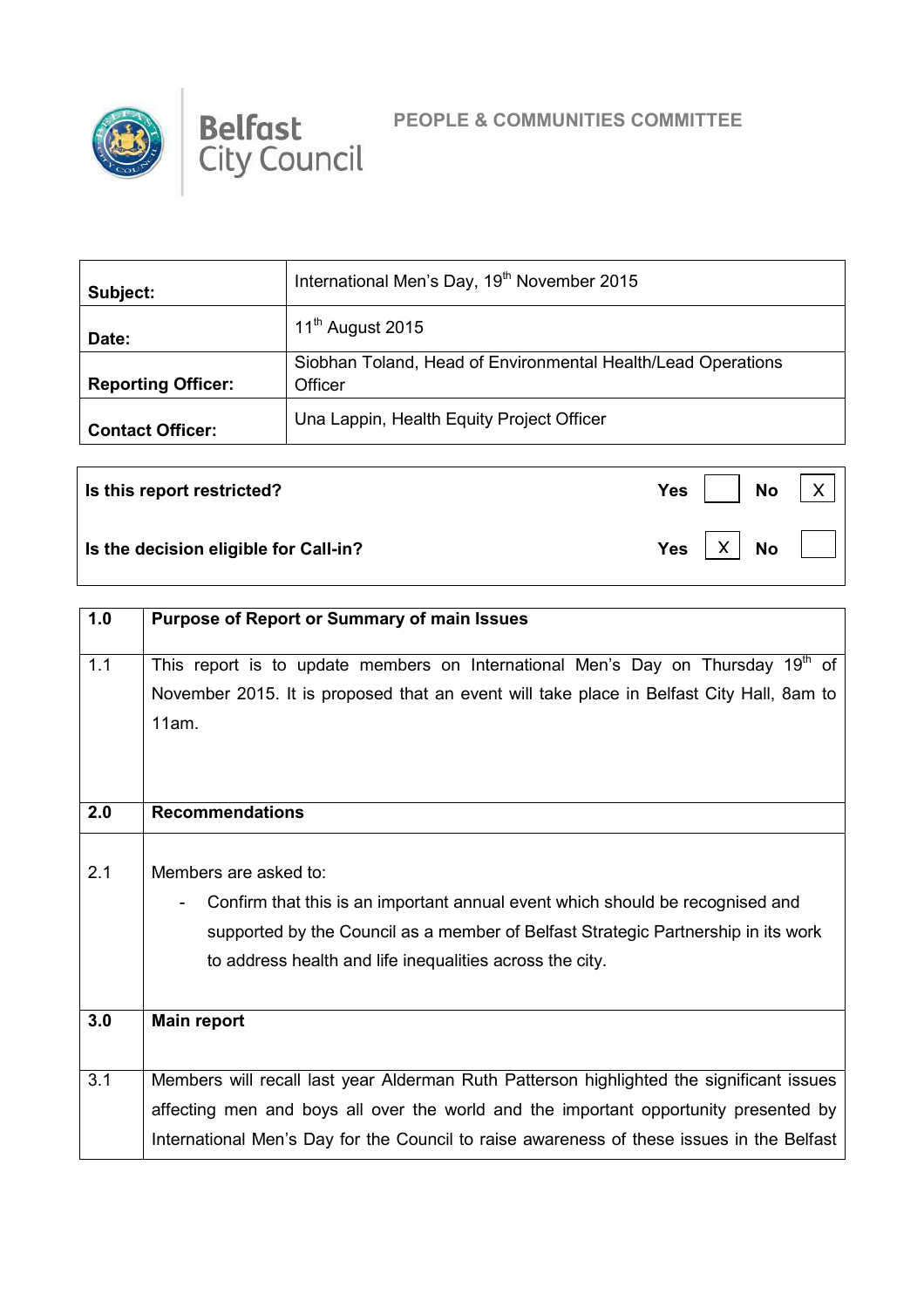area. This resulted in a very successful event being held to celebrate International Men's Day. The event, which was the first of its type to be held in Belfast, was attended by approximately 100 people from a diverse range of organisations from the voluntary, community and statutory sectors across the city.

- 3.2 Last year's theme of **"Working Together For Men and Boys"** will continue this year; it is designed to encourage greater cooperation in addressing issues that affect men and again there will be events and initiatives happening all over the world reflecting the Six Pillars of International Men's Day, which are:
	- Working together to promote positive male role models
	- Working together to celebrate Men's positive contributions
	- Working together to focus on Men's health and well-being
	- Working together to highlight discrimination against males
	- Working together to improve gender relations and improve gender equality
	- Working together to create a safer, better world

3.3 It is proposed that the Council holds an event again this year focusing on men's health and wellbeing, including mental health and building emotional resilience. The event will be organised together with the Belfast Health Development Unit and the costs will be covered within existing revenue estimates and with support from the Public Health Agency. This year it will be a morning (breakfast) event and will include a confidence building motivational speaker and a presentation on behalf of a local community based project, 'Lads to Dads'. There will be health checks, including a skin scanner to assess sun damage, and lots of interactive activities such as yoga, specifically tailored for men. An early draft of the Programme is attached at **Appendix 1**. It is hoped that the event will attract local men from all walks of life across the city.

## Key Issues

- Overall this event is an occasion for men to celebrate their achievements and contributions, in particular their contributions to community, family, marriage, and child care while highlighting the discrimination against them
- The theme will be health and wellbeing and there will be practical information and activities tackling issues to do with isolation, poverty, debt management, obesity, drugs and alcohol, smoking, diversity, stress, and skills development.